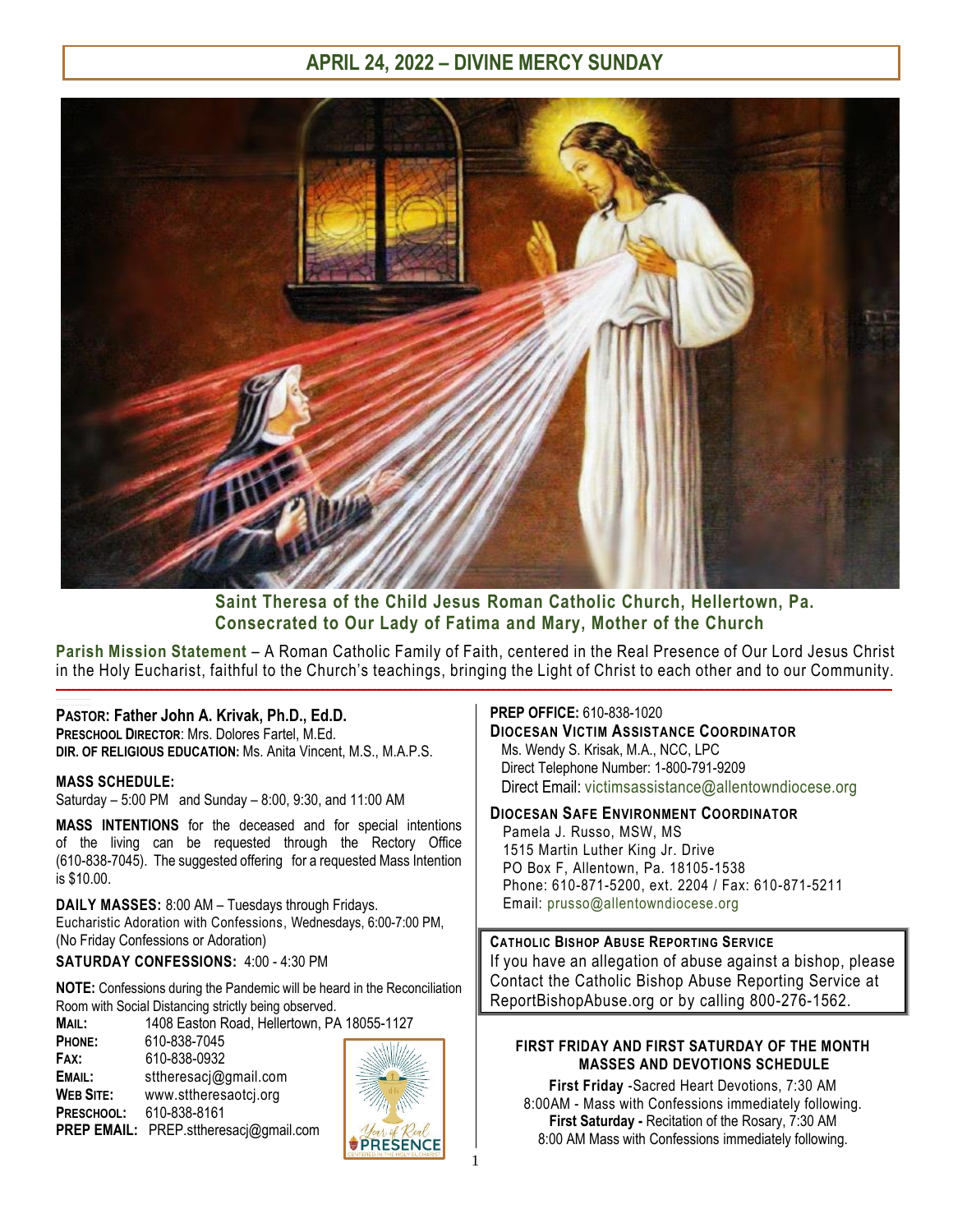#### **STAFF**

RCIA Coordinator: Ms. Priscilla Dole Music Director: Marcia Bachochin Commissioned Lay Ministers – Mrs. Linda Dull, Ms. Loretta Ulincy Parish Secretary – Mrs. Marla Santodonato (sttheresacj@gmail.com) Business Manager / Bookkeeper / Tuition Manager -

 Mrs. Susan Cavataio - [finance.sttheresacj@gmail.com](mailto:finance.sttheresacj@gmail.com) Bulletin Editor - Isabella LaTassa [\(bulletin.sttheresacj@gmail.com](mailto:bulletin.sttheresacj@gmail.com) Parish Safe Environment – Ms. Anita Vincent (Phone: 610-838-1020)

#### **GROUP LEADERS**

Funeral Liturgy Team – Mr. Bob Martin, Mrs. Linda Dull, Miriam Martin Boy Scouts – Mr. Steven Moser and Mr. Curt Fitzgerald Coordinator for Altar Servers – Mrs. Barbara Ruhl Coordinators for Lectors and Extra-Ordinary Eucharistic Ministers – Mrs. Lisa Albitz and Dr. Francis J. Vasko Divine Mercy Prayer Group – Felicia Wallach Girl Scouts – Mrs. Hilary Jebitsch Grief Support – Mrs.Linda Dull and Miriam Martin Holy Name President – Mr. Thomas Wiley Knights of Columbus Grand Knight – Mr. John Marlin Ladies' Guild President – Isabella LaTassa Prayer Line – Mrs. Colleen Fitzgerald and Mr. Fred Giordano Seniors' President – Mrs. Nancy Mosko

### **HOSPITAL VISITS**

On being admitted to any area hospital, please give the hospital our **Parish Code #177** and also notify the Rectory Office as well (610-838-7045).

*NOTE:* HIPAA Privacy Regulations prohibit any hospital, nursing home or medical institution to release your name for pastoral services unless you *explicitly* authorize them to do so.

# **ANOINTING OF THE SICK**

Please call the Rectory Office to arrange for an Anointing. Emergency calls are accepted any time, day or night.

# **COMMUNION CALLS TO THE SICK AND HOMEBOUND**

Please call the Rectory Office to make arrangements.

# **HEALTH REMINDER FOR ATTENDING MASS**

For the health and safety of your fellow parishioners, please do not attend Mass if you are feeling sick.

# **EUCHARISTIC ADORATION AND CONFESSIONS**

Confessions and Adoration, Wednesdays, 6:00-7:00 PM Confession, Saturdays, 4:00-4:30 PM

#### **BAPTISMS**

Parents who desire the Sacrament of Baptism for their child(ren) must attend a Baptism preparation session. Baptism preparation will be offered on the first Monday of every month at 7:00 PM. Call Ms. Anita Vincent for information (610-838-1020).

**Note:** You must sign up for a session at least two weeks prior to the date of the offered session. \_\_\_\_\_\_\_\_\_\_\_\_\_\_\_\_\_\_\_\_\_\_\_\_\_\_\_\_\_\_\_\_\_\_\_\_\_\_\_\_\_\_\_\_\_\_\_\_\_\_\_\_\_\_\_\_\_\_\_\_\_\_\_\_\_\_\_\_\_\_\_\_\_\_\_\_\_\_\_\_\_

+ + + + + + + + + + + + + + + + + + +

### **WEDDINGS**

Engaged couples should make arrangements with the Pastor at least one year in advance of their intended Wedding. The required Diocesan Preparation Program, *One in Christ,* should be completed at least six months prior to the intended Wedding.



# **DIVINE MERCY SUNDAY – April 24**

Exposition of the Blessed Sacrament after 11:00 AM Mass Confessions, 1:30-2:30 PM Holy Hour, 3:00-4:00 PM

# **2022 BECAUSE WE ARE CATHOLIC APPEAL**

The *Because We are Catholic Annual Appeal* takes place as part of the *Holy Year of the Real Presence*. Because we are Catholic, we rejoice in Christ's presence through the gift of the Holy Eucharist. We also celebrate the presence of Christ in the assembly of people gathered for prayer and worship.

For more information on the 2022 Appeal or to make a gift, please visit **[www.BecauseWeAreCatholic.org.](http://www.becausewearecatholic.org/)**  $\mathcal{L}_\mathcal{L} = \mathcal{L}_\mathcal{L}$  , where  $\mathcal{L}_\mathcal{L} = \mathcal{L}_\mathcal{L}$  ,  $\mathcal{L}_\mathcal{L} = \mathcal{L}_\mathcal{L}$  ,  $\mathcal{L}_\mathcal{L} = \mathcal{L}_\mathcal{L}$  ,  $\mathcal{L}_\mathcal{L} = \mathcal{L}_\mathcal{L}$ 



#### **LADIES TEA TIME Sunday, May 15, 2022 / 1:00 PM-3:00 PM St. Francis Center for Renewal**

It's spring time—a time of renewal and the perfect time to gather together after the dark, cold winter months. Join the women of St. Francis Center for Renewal for warm tea, delicious pastries, prayer, silent reflection,

and engaging conversation as we celebrate the beauty of the spring season. **Registration:** \$15 per person (space is limited).

To register by phone or pay by check, call the Center at 610-867-8890. COVID-19 guidelines are in effect. Ask about them before registering.  $\mathcal{L}_\text{max} = \mathcal{L}_\text{max} = \mathcal{L}_\text{max} = \mathcal{L}_\text{max} = \mathcal{L}_\text{max} = \mathcal{L}_\text{max} = \mathcal{L}_\text{max} = \mathcal{L}_\text{max} = \mathcal{L}_\text{max} = \mathcal{L}_\text{max} = \mathcal{L}_\text{max} = \mathcal{L}_\text{max} = \mathcal{L}_\text{max} = \mathcal{L}_\text{max} = \mathcal{L}_\text{max} = \mathcal{L}_\text{max} = \mathcal{L}_\text{max} = \mathcal{L}_\text{max} = \mathcal{$ 



### **MASTER CALENDAR MEETING Wednesday, May 18, 6:30 PM, Friendship Hall**

**ALL group leaders of organizations and Parish Staff** that need to book Friendship Hall, Convent, Church, or anything else for events and meetings must attend in order to fulfill the times and dates you

need. A hard copy of your schedule must be provided to the Rectory.  $\mathcal{L}_\text{max} = \mathcal{L}_\text{max} = \mathcal{L}_\text{max} = \mathcal{L}_\text{max} = \mathcal{L}_\text{max} = \mathcal{L}_\text{max} = \mathcal{L}_\text{max} = \mathcal{L}_\text{max} = \mathcal{L}_\text{max} = \mathcal{L}_\text{max} = \mathcal{L}_\text{max} = \mathcal{L}_\text{max} = \mathcal{L}_\text{max} = \mathcal{L}_\text{max} = \mathcal{L}_\text{max} = \mathcal{L}_\text{max} = \mathcal{L}_\text{max} = \mathcal{L}_\text{max} = \mathcal{$ 



#### **WOULD YOU LIKE TO BECOME A PARISHIONER?**

Call the Parish Secretary, Mrs. Marla Santodonato, at 610-838-7045 to register, as well as, change your phone number or address so she can update your records.

**GIVE THANKS TO THE LORD FOR HE IS GOOD; HIS LOVE IS EVERLASTING.**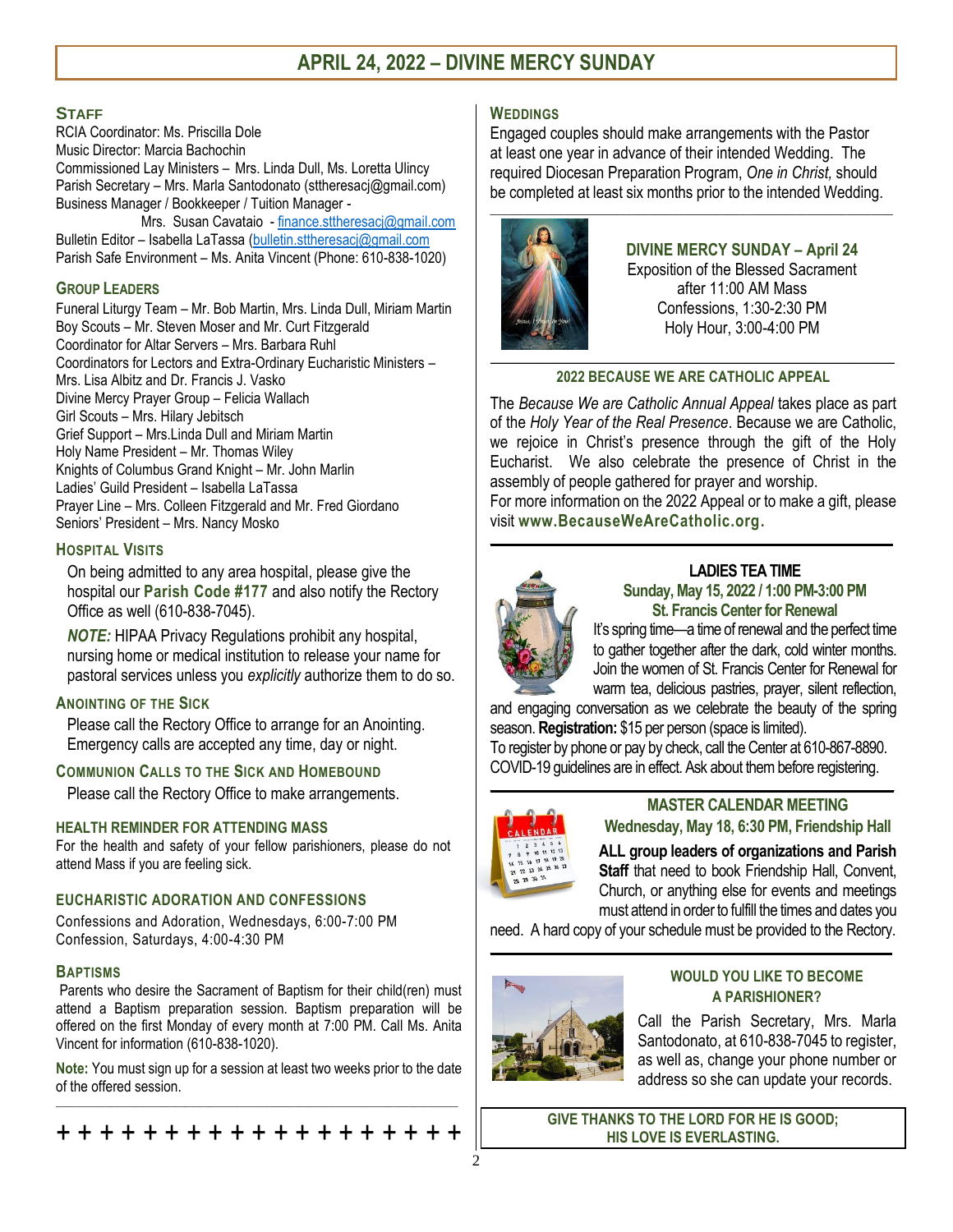

#### **MS. ANITA VINCENT, DIRECTOR PARISH RELIGIOUS EDUCATION PROGRAM (PREP)**

**BAPTISM PREPARATION:** Parents who desire the Sacrament of Baptism for their child(ren) must attend a Baptism preparation

session. Baptism preparation will be offered on the first Monday of every month at 7:00 PM. *The next session is May 2.*

**Note:** You must sign up for a session at least two weeks prior to the date of the offered session.

**PREP CLASSES:** Religious Education starts in 1st Grade.

For Sacrament Classes, students need to have two years religious education prior to the Sacrament in order to properly prepare. For additional information, please call Anita Vincent at 610-838-1020 or email [prep.sttheresacj@gmail.com](mailto:prep.sttheresacj@gmail.com)

**\_\_\_\_\_\_\_\_\_\_\_\_\_\_\_\_\_\_\_\_\_\_\_\_\_\_\_\_\_\_\_\_\_\_\_\_\_\_\_\_\_\_\_\_\_\_\_\_\_\_\_\_\_\_\_\_\_\_\_\_\_\_\_\_\_\_\_\_\_\_\_**



# **SAINT THERESA PRESCHOOL**

is now taking **registrations** for Pre-K 3 and Pre-K 4 Students for the **2022-2023 School Year**.

Call 610-838-8161 Monday through Friday between the hours of 8:00 AM and 3:00 PM *or*

email secretary@sttheresaotcj.org.

Our Preschool offers full-day and half-day programs for 3 and 4 year-olds. Our Early Childhood programs are based on our Catholic Faith, guidelines of the Diocese of Allentown, and Pennsylvania Education Standards to ensure that we meet the needs of all Pre-K students.



#### **SAINT THERESA PRESCHOOL** *Early Childhood Substitute Openings*

The Preschool is looking for someone who is interested in working with children 3-5 years of age. Clearances required. Hours may vary depending on need; either 8:00 AM – 12:00 PM OR 8:00 AM-3:00 PM. Pay rate \$11.15 per hour.



### **THE RITE OF CHRISTIAN INITIATION FOR ADULTS (RCIA)**

Are you unbaptized *or* do you belong to another denomination / religion and are interested in learning about the Catholic Faith? This is the time to explore and develop your faith enough so you can make an informed *initial* decision about

entering the Catholic Church. For additional information, please call Ms. Anita Vincent at 610-838-1020 or email [prep.sttheresacj@gmail.com.](mailto:prep.sttheresacj@gmail.com)



#### **PRAYING THE ROSARY IN MAY**

Recitation of the Rosary at 7:30 AM before the weekday Masses in May (*exceptions:* Mondays and Saturdays). Volunteers for leading the Rosary and substitutes for leading the Rosary are needed. If you are interested, please call Isabella at 484-241-1296 for information.

Upcoming Events

#### **Sunday, April 24 – Divine Mercy Sunday**

- Exposition of the Blessed Sacrament after 11:00 AM Mass
- Confessions, 1:30-2:30 PM / Holy Hour, 3:00-4:00 PM
- No meetings or events scheduled

#### **Monday, April 25**

- Memorial Mass for Abigail Kaufman and Brianna Baer, 6:30 PM **Tuesday, April 26**
- Grief Support, 6:30 PM, Convent

**Wednesday, April 27**

- Flower Sale Pick-up, 9:00 AM 3:00 PM, Friendship Hall
- Saucon Valley Manor Mass, 9:30 AM, Bldgs. 2 & 3
- PREP Levels 1-6, 4:30-5:45 PM, School, First Penance for third grade students making their First Holy Communion.
- Eucharistic Adoration and Confessions, 6:00-7:00 PM
- **Thursday, April 28**
- Flower Sale Pick-up, 9:00 AM 3:00 PM, Friendship Hall
- PREP Level 7, 6:30-7:45 PM, Convent

**Friday, April 29**

 Flower Sale Pick-up, 9:00 AM – 3:00 PM, Friendship Hall **Saturday, April 30**

No meetings or events scheduled

- **Sunday, May 1 – Third Sunday of Easter**
- PREP Mass and May Crowning, 9:30 AM



# **I.H.M. COMPANIONS**

The next Meeting will be held in Saint Theresa Convent on Tuesday, May 10, 2022. Arrival at 3:30 PM, opening prayer, 3:45 PM, closing prayer 5:00 PM.

**Our theme for the year:** *Types of Prayer and Fruits of the Holy Spirit.* \_\_\_\_\_\_\_\_\_\_\_\_\_\_\_\_\_\_\_\_\_\_\_\_\_\_\_\_\_\_\_\_\_\_\_\_\_\_\_\_\_\_\_\_\_\_\_\_\_\_\_\_\_\_\_\_\_\_\_\_\_\_\_\_\_\_\_\_\_\_\_\_\_\_\_\_\_\_\_\_\_\_\_\_\_\_\_\_\_\_\_\_\_\_\_\_\_\_\_\_\_\_\_\_\_\_\_\_\_\_\_\_\_\_

 $\mathcal{L}_\mathcal{L} = \{ \mathcal{L}_\mathcal{L} = \{ \mathcal{L}_\mathcal{L} = \{ \mathcal{L}_\mathcal{L} = \{ \mathcal{L}_\mathcal{L} = \{ \mathcal{L}_\mathcal{L} = \{ \mathcal{L}_\mathcal{L} = \{ \mathcal{L}_\mathcal{L} = \{ \mathcal{L}_\mathcal{L} = \{ \mathcal{L}_\mathcal{L} = \{ \mathcal{L}_\mathcal{L} = \{ \mathcal{L}_\mathcal{L} = \{ \mathcal{L}_\mathcal{L} = \{ \mathcal{L}_\mathcal{L} = \{ \mathcal{L}_\mathcal{$ 



# **SCRIP GIFT CARDS AVAILABLE**

**Scrip gift cards** are the *same gift cards* you can purchase from the retailer only that Saint Theresa Parish and Preschool receive a percentage. Choose from Giant, Valley Farm,

Wegmans, ShopRite, Dunkin', Starbucks, Wawa, Target, Amazon, Walmart, etc. Call Rectory Office at 610-838-7045.



#### **PROTECTING GOD'S CHILDREN ON-LINE WORKSHOP**

Any adult volunteers who work with children and youth on behalf of our Diocese, Parishes, and Schools including all supervisors and directors of programs / clubs / activities for children and youth are **REQUIRED**

to complete this Workshop. You must have a computer, Internet, free Zoom program and email access. Limited to 30 attendees.

*Tuesday, April 26, 2022, 1:00-4:00 PM Register at: virtusonline.org/virtus/reglist.cfm?theme=0.*

**\_\_\_\_\_\_\_\_\_\_\_\_\_\_\_\_\_\_\_\_\_\_\_\_\_\_\_\_\_\_\_\_\_\_\_\_\_\_\_\_\_\_\_\_\_\_\_\_\_\_\_\_\_\_\_\_\_\_\_\_\_\_\_**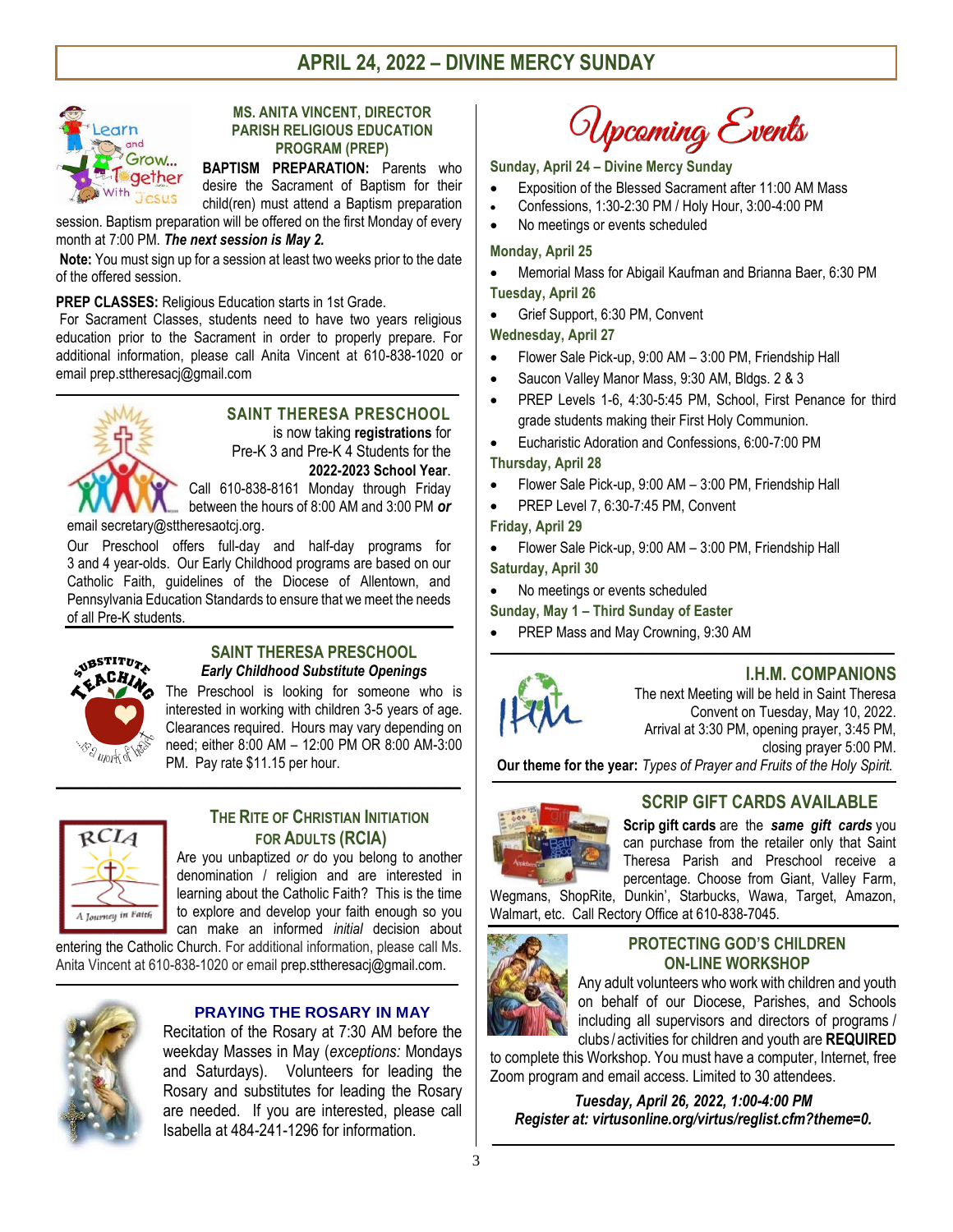

### **SAINT VINCENT DE PAUL SOCIETY**

*Do you need help or know someone who does?* The Saint Vincent de Paul Society at Saint Theresa's Church serves their Parish family as well as individuals living in the Hellertown/Lower Saucon Area. The Society provides food and financial

assistance to those experiencing emergency situations. If you, or someone you know, needs assistance, please contact the Society at 610-509-5863.

*Please Note: The Society is in need of: Tuna, Gravy, Juice (not Tomato), Spaghetti Sauce, Paper Towels, Toilet Paper, Napkins, Tissues, Toiletries, Dish Liquid, and Laundry Detergent.*

*Thank you for all you do!* Baskets for the items are located at the side vestibules of the Church. Please check expiration dates before donating items.

 $\mathcal{L}_\mathcal{L} = \{ \mathcal{L}_\mathcal{L} = \{ \mathcal{L}_\mathcal{L} = \{ \mathcal{L}_\mathcal{L} = \{ \mathcal{L}_\mathcal{L} = \{ \mathcal{L}_\mathcal{L} = \{ \mathcal{L}_\mathcal{L} = \{ \mathcal{L}_\mathcal{L} = \{ \mathcal{L}_\mathcal{L} = \{ \mathcal{L}_\mathcal{L} = \{ \mathcal{L}_\mathcal{L} = \{ \mathcal{L}_\mathcal{L} = \{ \mathcal{L}_\mathcal{L} = \{ \mathcal{L}_\mathcal{L} = \{ \mathcal{L}_\mathcal{$ 

#### *We the Living: There is Healing and Hope* **WEEKLY GRIEF SUPPORT GROUP**

#### **Tuesday, April 26, 6:30 PM**

Saint Theresa Convent, 255 Wilson Avenue, Hellertown

Our group consists of those who are grieving the death of a loved one and those who wish to support them in their grieving. Each session includes prayer, information, and sharing. We offer educational support and emotional and spiritual healing. *Groups are confidential.* 



# **MONTHLY 50 / 50 RAFFLE**

**\$1 per Chance / Winner Every Month** You can participate in the Raffle by using an envelope marked *"Monthly 50/50" OR through online giving.* 

You get a "ticket" for every dollar you put in the envelope!

*The lucky winner for March is - Congetta Pereira, \$63.00. Have you placed your \$\$\$ in the collection basket for April?*

**\_\_\_\_\_\_\_\_\_\_\_\_\_\_\_\_\_\_\_\_\_\_\_\_\_\_\_\_\_\_\_\_\_\_\_\_\_\_\_\_\_\_\_\_\_\_\_\_\_\_\_\_\_\_\_\_\_\_\_\_\_\_\_\_\_\_\_\_\_\_\_\_\_\_\_\_\_\_\_\_\_\_\_\_\_\_\_\_\_\_\_\_\_\_\_**



#### **SAINT THERESA PRESCHOOL CLOTHING DRIVE / May 16-19**

**Drop off items Monday, May 16 through Thursday, May 19, 8:00 AM – 1:00 PM in front of the Parish Center garage on** 

**Ruch Street.** Secure items in a heavy duty plastic bag. If you are unable to come during drop off times, please place on the covered, side porch of the Parish Center, 220 Leonard Street, any time of day.

*Acceptable items*: Clothing (men, women, children), belts, hats, scarves, handbags, towels, blankets, bed sheets, pillows, quilts, comforters, curtains, small toys (2 ft. or less), stuffed animals, bikes, scooters, car seats with base only, and strollers.

*Non acceptable items:* board games, books, puzzles, pots and pans, electrical devices, glass, large toys, high chairs, baby cribs, VCR tapes, furniture, and outdoor playsets.

 $\mathcal{L}_\text{max} = \mathcal{L}_\text{max} = \mathcal{L}_\text{max} = \mathcal{L}_\text{max} = \mathcal{L}_\text{max} = \mathcal{L}_\text{max} = \mathcal{L}_\text{max} = \mathcal{L}_\text{max} = \mathcal{L}_\text{max} = \mathcal{L}_\text{max} = \mathcal{L}_\text{max} = \mathcal{L}_\text{max} = \mathcal{L}_\text{max} = \mathcal{L}_\text{max} = \mathcal{L}_\text{max} = \mathcal{L}_\text{max} = \mathcal{L}_\text{max} = \mathcal{L}_\text{max} = \mathcal{$ 

*NOTE:* Items in good condition are used and distributed. Please call 610-838-8161 with any questions.



#### **PORK AND SAUERKRAUT DINNERS**

St. John the Baptist Church Social Hall 924 North Front Street Allentown PA 18102 Saturday May 14, 2022 / 3:00 PM – 6:00 PM EAT IN OR TAKE OUT

Pork and Sauerkraut, mashed potatoes, apple sauce, corn, dinner roll, choice of beverage:

coffee, tea or water. Tickets can be purchased in the vestibule of the Church before an[d after](https://creativecommons.org/licenses/by-nc-nd/3.0/) weekend Masses, or in the Rectory ([610-432-0034](https://creativecommons.org/licenses/by-nc-nd/3.0/)) during office hours.

**(9:00 AM – 2:00 PM Monday-Thursday, 9:00 AM -12:00 PM Friday)** *NO SALES AT THE DOOR.* Only \$13.00 (Adults) Deadline for ticket sales is May 9, 2022 Questions? Call Bill Drost 610-432-3505.

 $\mathcal{L}_\mathcal{L} = \{ \mathcal{L}_\mathcal{L} = \{ \mathcal{L}_\mathcal{L} = \{ \mathcal{L}_\mathcal{L} = \{ \mathcal{L}_\mathcal{L} = \{ \mathcal{L}_\mathcal{L} = \{ \mathcal{L}_\mathcal{L} = \{ \mathcal{L}_\mathcal{L} = \{ \mathcal{L}_\mathcal{L} = \{ \mathcal{L}_\mathcal{L} = \{ \mathcal{L}_\mathcal{L} = \{ \mathcal{L}_\mathcal{L} = \{ \mathcal{L}_\mathcal{L} = \{ \mathcal{L}_\mathcal{L} = \{ \mathcal{L}_\mathcal{$ 

 $\mathcal{L}_\text{max} = \mathcal{L}_\text{max} = \mathcal{L}_\text{max} = \mathcal{L}_\text{max} = \mathcal{L}_\text{max} = \mathcal{L}_\text{max} = \mathcal{L}_\text{max} = \mathcal{L}_\text{max} = \mathcal{L}_\text{max} = \mathcal{L}_\text{max} = \mathcal{L}_\text{max} = \mathcal{L}_\text{max} = \mathcal{L}_\text{max} = \mathcal{L}_\text{max} = \mathcal{L}_\text{max} = \mathcal{L}_\text{max} = \mathcal{L}_\text{max} = \mathcal{L}_\text{max} = \mathcal{$ 

**\_\_\_\_\_\_\_\_\_\_\_\_\_\_\_\_\_\_\_\_\_\_\_\_\_\_\_\_\_\_\_\_\_\_\_\_\_\_\_\_\_\_\_\_\_\_\_\_\_\_\_\_\_\_\_\_\_\_\_\_\_\_\_\_\_\_\_\_\_\_\_\_\_\_\_\_\_\_\_\_\_**

**\_\_\_\_\_\_\_\_\_\_\_\_\_\_\_\_\_\_\_\_\_\_\_\_\_\_\_\_\_\_\_\_\_\_\_\_\_\_\_\_\_\_\_\_\_\_\_\_\_\_\_\_\_\_\_\_\_\_**



Come see **Bethlehem Catholic's**  production of **Hello Dolly! 2133 Madison Ave., Bethlehem** April 24 at 3:00 PM. Tickets are available at the door or in advance

from **[http://ticketstothecity.com/bethlehem.](http://ticketstothecity.com/bethlehem)**

Come to the **SAINT THERESA'S LADIES' GUILD MOTHER / DAUGHTER DINNER** *Tuesday, May 3, 6:30 PM* in Friendship Hall. *Open to members only! \$10 admission or potluck to serve 8-10*



**HOLY SAVIOUR CEMETERY MASS IN COMMEMORATION OF MEMORIAL DAY** 2575 Linden Street Saturday, May 28 at 10:00 AM

# **SAINT THERESA PRAYER LINE**



St. Theresa Church's Prayer Line offers prayers for others' intentions. Prayer intentions may be submitted to Colleen Fitzgerald at colleenfitz0@gmail.com or call Fred Giordano at 610-838-6490. Prayer intentions will be given to Prayer Line members only. You are welcome to give your name, but you may simply identify

------------------------------

yourself as a parishioner. All members keep the intentions confidential. If you would like to join us in praying for others' intentions, please provide your information in the Member Sign-Up Box.

# **SAINT THERESA PRAYER LINE SIGN-UP**

Name:

Contact (please choose only one method)

 $\Box$  Email:

 $\Box$  Phone: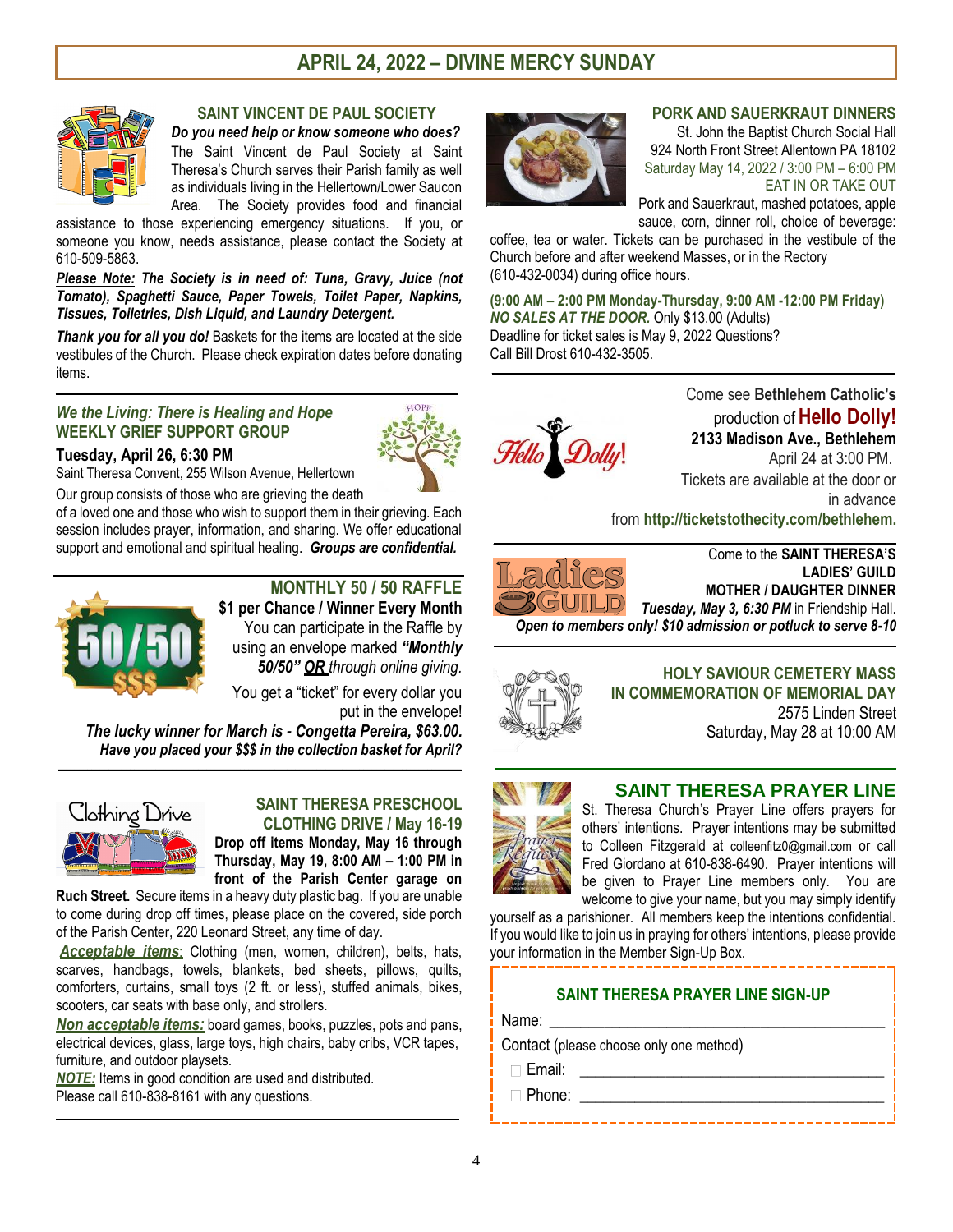

### **MASS INTENTIONS FOR THE WEEK OF APRIL 24 – MAY 1**

#### **Sunday, April 24 – Divine Mercy Sunday**

- **5:00 PM (Sat.)** Irene & Joseph Fabian (Steve & Rose Moser)
- **8:00** Sally Roth (Pat & Pete)
- **9:30** Richard Staffieri (Holy Name Society)
- **11:00** Jose Velez (Carol Krakowski)
- **Monday, April 25 – Saint Mark, Evangelist**
- **8:00 No Mass**
- **6:30 PM** Abigail Kaufman & Brianna Baer (Saint Theresa Parish)
- **Tuesday, April 26 – Easter Weekday**
- **8:00** Joseph Kach (Family)
- **Wednesday, April 27 – Easter Weekday**
- **8:00** Marie & Bob Gori (Kettering Family)
- **Thursday, April 28 – Easter Weekday (Saint Peter Chanel, Priest and Martyr; Saint Louis Grignion de Monfort, Priest)**
- **8:00** Joaquim T. DaSilva (Wife)

**Friday, April 29 – Diocesan Feast Day. Anniversary of the Dedication of Saint Catharine of Siena Cathedral** 

- **8:00** William & Barbara Smith (William & Deborah Smith)
- **Saturday, April 30 – East Weekday (Saint Pius V, Pope)**

#### **8:00 No Mass**

- **Sunday, May 1 – Third Sunday of Easter**
- **5:00 PM (Sat.)** Irene Falatek (Staffieri Family)
- **8:00** Memorial Fund
- **9:30** Living and Deceased Members of Saint Theresa Seniors Group (Seniors)

\_\_\_\_\_\_\_\_\_\_\_\_\_\_\_\_\_\_\_\_\_\_\_\_\_\_\_\_\_\_\_\_\_\_\_\_\_\_\_\_\_\_\_\_\_\_\_\_\_\_\_\_\_\_\_\_\_\_\_\_\_\_\_\_\_\_\_\_\_\_\_\_\_\_\_\_\_\_\_\_\_\_\_\_\_\_\_\_\_\_\_\_\_\_\_\_\_\_\_\_\_\_\_\_\_\_

**11:00** Walter, Katherine, Ronald, and Lorraine Shegda

(Irene Shegda)

# **MEMORIAL FUND ENROLLMENTS**

*Abigail Kaufman and Brianna Baer given by John and Judy Davco*

# **EUCHARISTIC ADORATION AND CONFESSIONS Adoration of the Most Blessed Sacrament Wednesdays, 6:00 -7:00PM**

*(Please note the change in time for the Eucharistic Adoration and Confessions).*

**+ + + + + + + + + + + + + + + + + + + + + + + + + +** 

### **DEVOTIONAL CANDLES FOR THE WEEK OF APRIL 24**

These candles are lit this week in honor of those who have gone before us and for the Special Intentions of our loved ones.

*Sanctuary Candle – Herman and Patricia Standiford given by the Santodonato Familly.*

*Saint Theresa Candle – Deacon Don Elliott given by Deacon Maurice and Judy Kelly.*

*Blessed Virgin Mary Candle – Joseph Kach given by Family. Saint Joseph Candle – Ted Major given by Steve and Rose Moser.* 

# **PARISH STEWARDSHIP**

# **COLLECTION SCHEDULE**

**April 24** (1 Collection) **Sunday / Preschool / PREP Support May 1 (**1 Collection) **Sunday May 8 (**1 Collection) **Sunday May 15 (**1 Collection) **Sunday**

In remembrance of Abigail Kaufman and Brianna Baer, Saint Theresa's Church will celebrate a Memorial Mass for the families and take up a special collection as well on

# *Monday, April 25, at 6:30 PM.*

*If you are writing a check, please make it out to Saint Theresa Church and place all donations in the baskets located at each entrance of the Church. Saint Theresa Church will then write one donation check to a member of the family.*

*Please keep them in your thoughts and prayers during this difficult time.*



# **MINISTRY OF ALTAR SERVERS**

*Are you interested or would like to know more about becoming an Altar Server?* If you are a student between Grades 4 and 12 give Alex Dillon a call for information (610-248-4721) or email him at **[adillon130@gmail.com.](mailto:adillon130@gmail.com)**

**MINISTERS OF THE ALTAR MASS TIME LECTOR EUCHARISTIC MINISTER SATURDAY, APRIL 30 5:00 PM** D. STREITMAN D. STREITMAN **SUNDAY, MAY 1 – DIVINE MERCY SUNDAY 8:00 AM** J. DORNBLASER J. DORNBLASER 9:30 AM **PREP LECTOR** PAULA OLEXA **11:00 AM** LINDA DULL FRAN VASKO